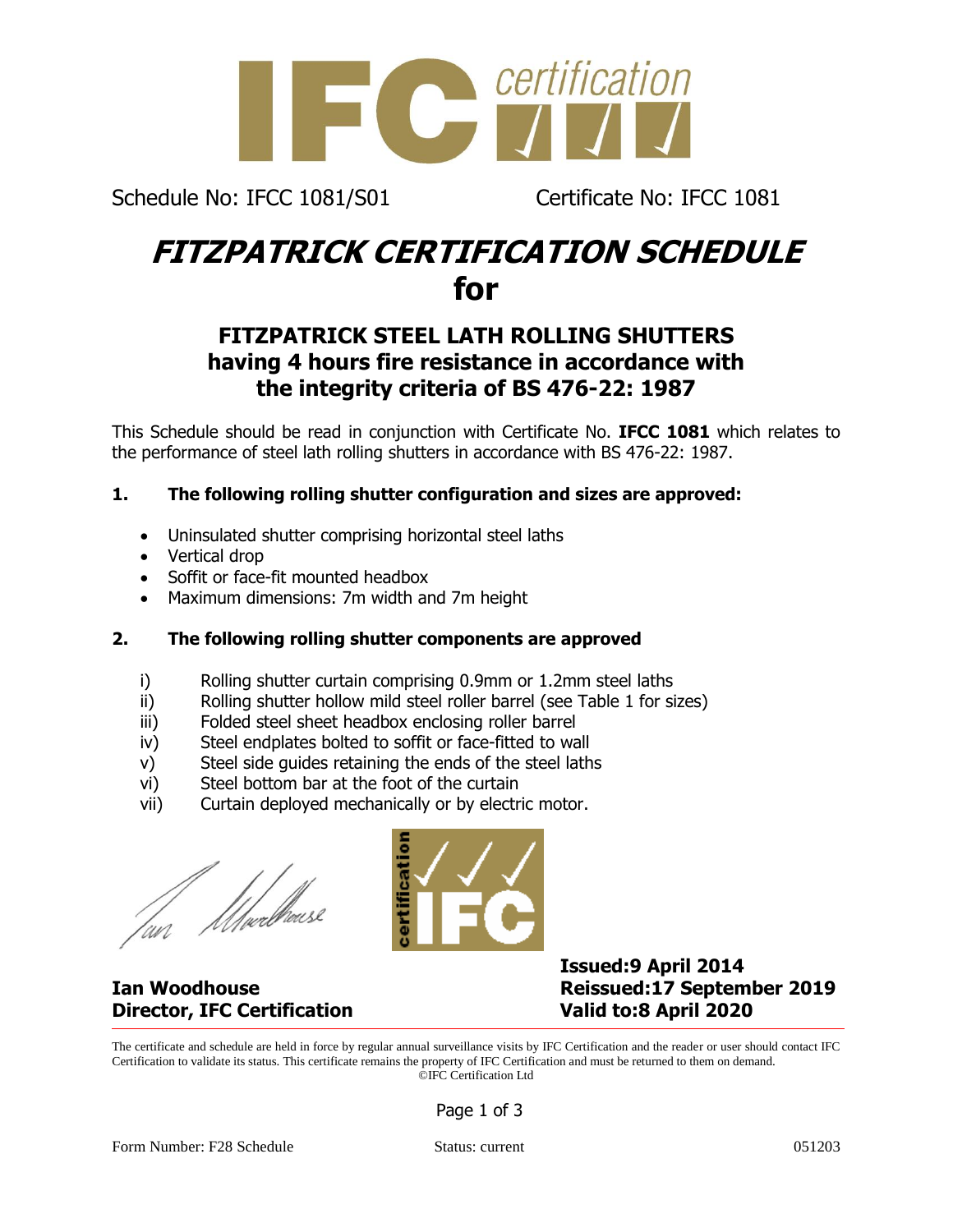

Schedule No: IFCC 1081/S01 Certificate No: IFCC 1081

#### **3. Component descriptions and dimensions**

#### **3.1 The following component dimensions apply for 4 hours fire resistance**

| <b>Opening widths/</b> | <b>Barrel size</b> |                    | Axle diam. | Lath      |
|------------------------|--------------------|--------------------|------------|-----------|
| & heights (m)          | Outer diam.        | <b>Wall thick.</b> | (mm)       | thickness |
|                        | (mm)               | (mm)               |            | (mm)      |
| 2.4 W x 2.4 H          | 101                | 1.6                | 19         | 0.9       |
| $3W \times 4H$         | 114.3              | 3.0                | 25         | 0.9       |
| $3W \times 5H$         | 168.3              | 4.0                | 30         | 1.2       |
| 3 W x 6 H              | 168.3              | 4.0                | 30         | 1.2       |
| 3Wx7H                  | 168.3              | 4.0                | 30         | 1.2       |
| 4 W x 3 H              | 168.3              | 4.0                | 30         | 0.9       |
| 4 W x 4 H              | 168.3              | 4.0                | 30         | 0.9       |
| 4 W x 5 H              | 168.3              | 4.0                | 35         | 1.2       |
| 4 W x 6 H              | 193.7              | 4.0                | 40         | 1.2       |
| 4 W x 7 H              | 193.7              | 4.0                | 40         | 1.2       |
| $5W \times 3H$         | 193.7              | 4.0                | 35         | 0.9/1.2   |
| $5W \times 4H$         | 193.7              | 6.3                | 40         | 0.9/1.2   |
| $5W \times 5H$         | 193.7              | 6.3                | 40         | 1.2       |
| $5W \times 6H$         | 193.7              | 6.3                | 45         | 1.2       |
| 5 W x 7 H              | 193.7              | 8                  | 45         | 1.2       |
| 6 W x 3 H              | 193.7              | 6.3                | 40         | 1.2       |
| 6 W x 5 H              | 219.1              | 6.3                | 45         | 1.2       |
| 6 W x 6 H              | 219.1              | 8.0                | 50         | 1.2       |
| 6 W x 7 H              | 244.5              | 6.3                | 50         | 1.2       |
| 7 W x 3 H              | 219.1              | 6.3                | 45         | 1.2       |
| $7W \times 4H$         | 219.1              | 8.0                | 50         | 1.2       |
| $7W \times 5H$         | 244.5              | 8.0                | 55         | 1.2       |
| 7 W x 7 H              | 273.0              | 8.0                | 60         | 1.2       |

#### **Table 1: Fitzpatrick rolling shutter component dimensions**

#### **3.2 Operation of rolling shutter roller barrel**

The purpose of the fire-resisting roller shutter is to close-off an opening in a masonry or concrete wall in the event of a fire or other emergency.